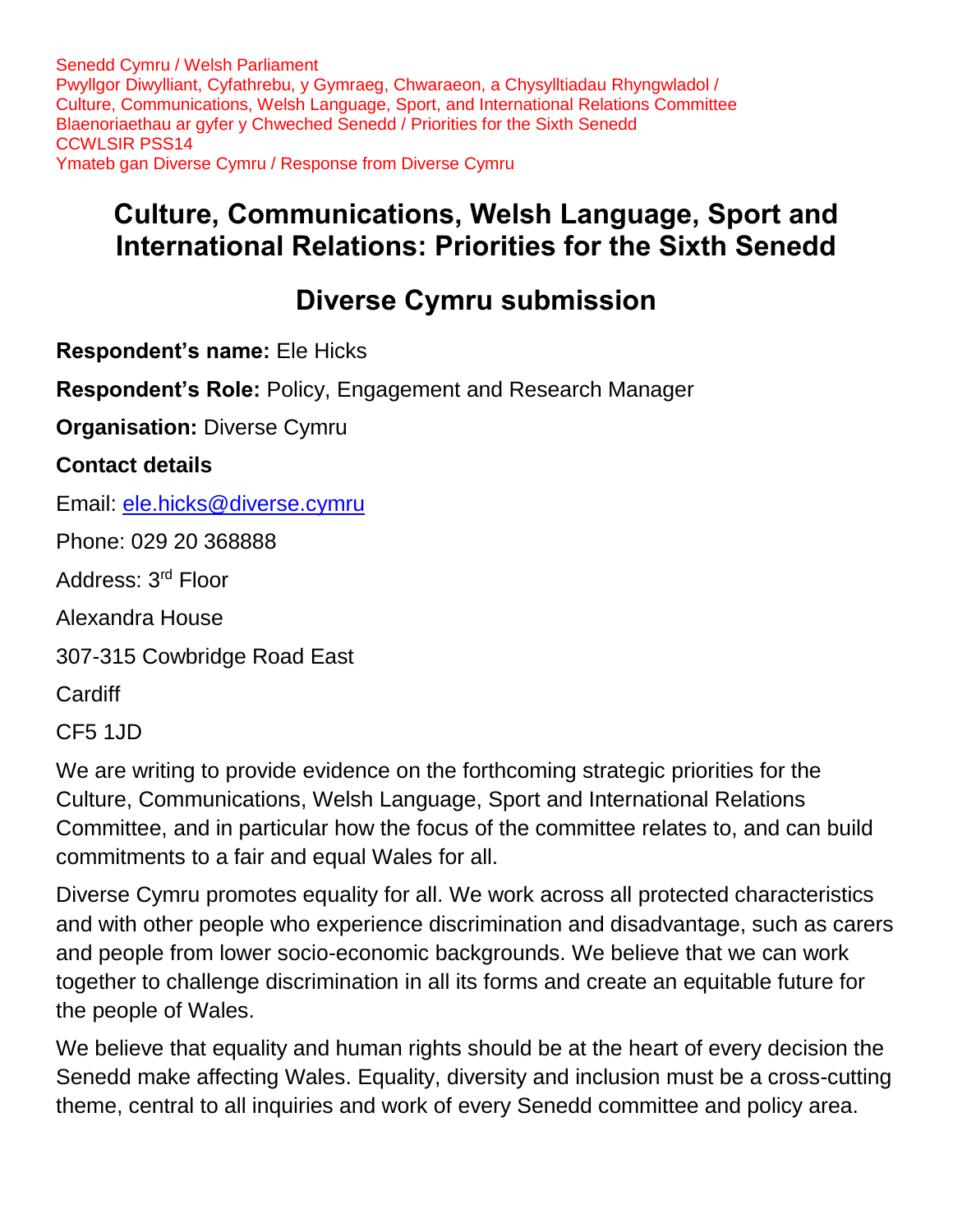We would welcome any opportunity to work with you to build commitments to a fair and equal Wales for all into your policies and work as the Culture, Communications, Welsh Language, Sport and International Relations Committee.

A copy of our Manifesto for 2021 is available, in both English and Welsh, here: <https://www.diversecymru.org.uk/a-manifesto-for-a-fair-and-equal-wales-2/>

#### **What is the current impact of the COVID-19 pandemic on your sector, and what further support is needed from the Welsh and UK Governments both to mitigate the impact of the pandemic and enable the post-pandemic recovery?**

As we recover from Covid-19 it is vital that all political parties in Wales place equality and human rights front and centre of all legislation, strategies, policies, programmes, and actions. The impact on all different communities and groups in Wales must be monitored and action taken to ensure that we emerge from this crisis stronger and more equal, rather than equality and human rights being detrimentally affected. Older, younger, disabled, and Black, Asian and minoritised ethnic people and women are already disproportionately impacted in terms of socio-economic position and access to appropriate and inclusive culture and sport. The current crisis has deepened and highlighted these inequalities.

A 'one size fits all' approach will not meet the equalities requirements of people with one or more protected characteristics. We need to recognise and act on the voices and experiences of people in Wales, including intersectional issues. Failure to make this fundamental shift in the way we address equality and diversity will leave many people in Wales at risk of discrimination, poverty and injustice.

Legislation, policy and practice must be co-produced with individuals representing the diversity of the Wales across all characteristics to ensure that it respects every individual and advances equality for all. There is significant evidence that legislative compliance is not reflected in people's experiences of barriers to accessing services, including culture and sport, and in discrimination in Wales. This implementation gap must be closed. Effective monitoring and ensuring that the public are directly involved in continually evaluating the effectiveness of steps taken to advance equality and human rights are vital.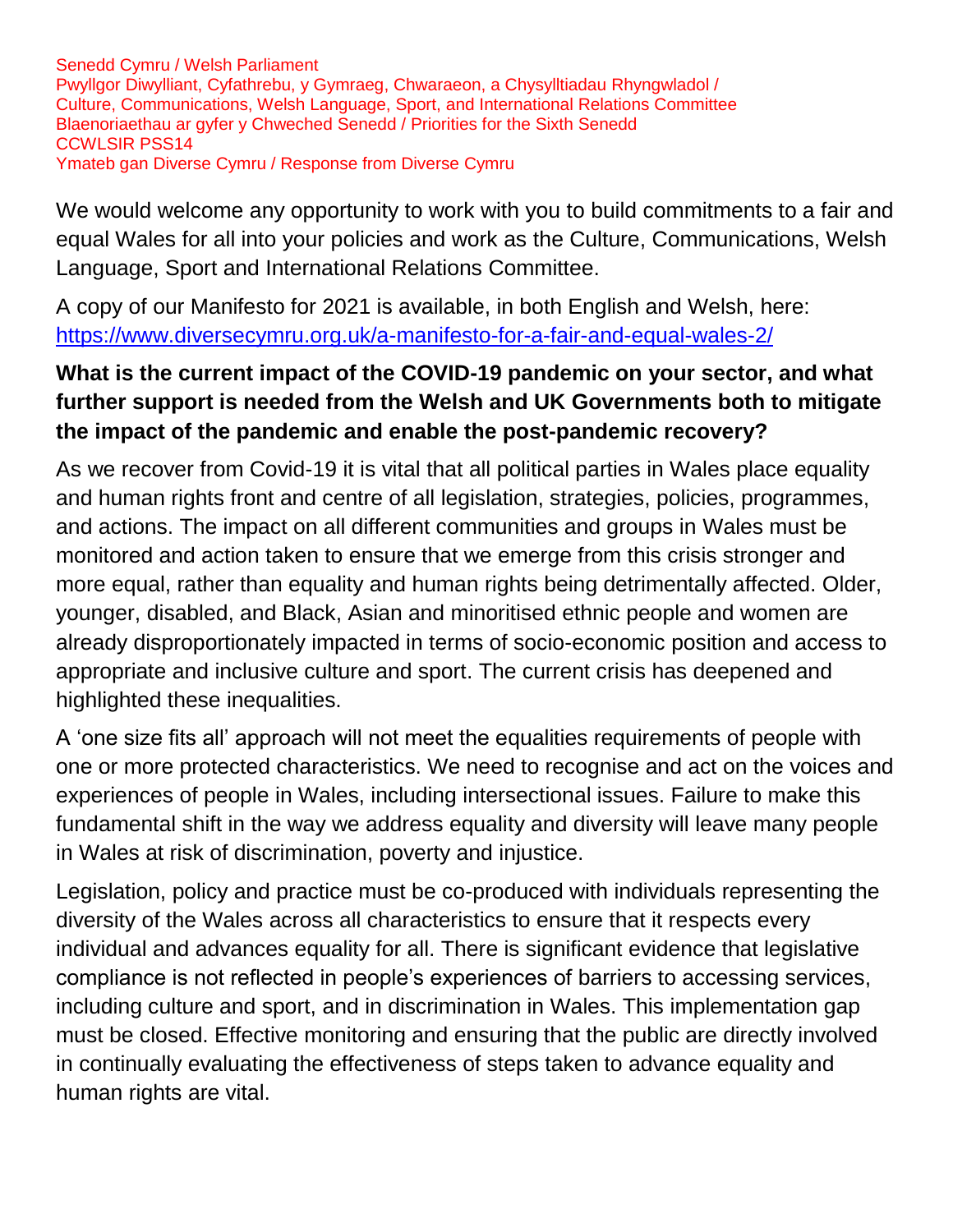#### **What issues should the committee prioritise in planning our work programme for the immediate and longer term?**

Issues relating to equality, diversity and inclusion are often missing from conversations and initiatives in relation to Welsh language and culture. There are many Black, Asian and minoritised ethnic Welsh speakers in Wales, as well as disabled and LGBTQIA+ Welsh speakers. Their experiences and requirements are often missing from initiatives in relation to Welsh language and culture. It is vital that the committee investigates and works towards ensuring accessible and inclusive Welsh language communication and services. Tackling the perceived tension between equality and Welsh language and culture is also vital.

In relation to communications the lack of Plain English and Cymraeg Clir as the standard format for public information, inaccessible documents and websites, and difficulty requesting information and documents in accessible formats should form part of the Committee's programme of work. This should include assessing inclusion and appropriate information in relation to other communities including LGBTQIA+ people and culturally appropriate communication, alongside community languages.

Additionally progress towards embedding the BDA charter and embedding BSL as an official language with rights to access all services through the medium of BSL should be part of the committee's programme of work.

In relation to culture and sport, progress towards delivering a range of cultural and sport offerings that are inclusive, accessible, and reflect the wide-range of people and cultures in Wales should be a key part of the committee's work programme. This should include assessing how inclusive the new Cultural Contract is and how this could be enhanced to promote equality and diversity and embed progress towards a fair and equal Wales for all.

### **How does Brexit and the new UK-EU relationship affect you or your organisation? What support have you received to respond to the changes? What further support, if any, is needed from Welsh and UK Governments?**

We believe that there is a need to enshrine human rights and equality for all in Welsh law, policy and action. People with lived experience of discrimination and disadvantage